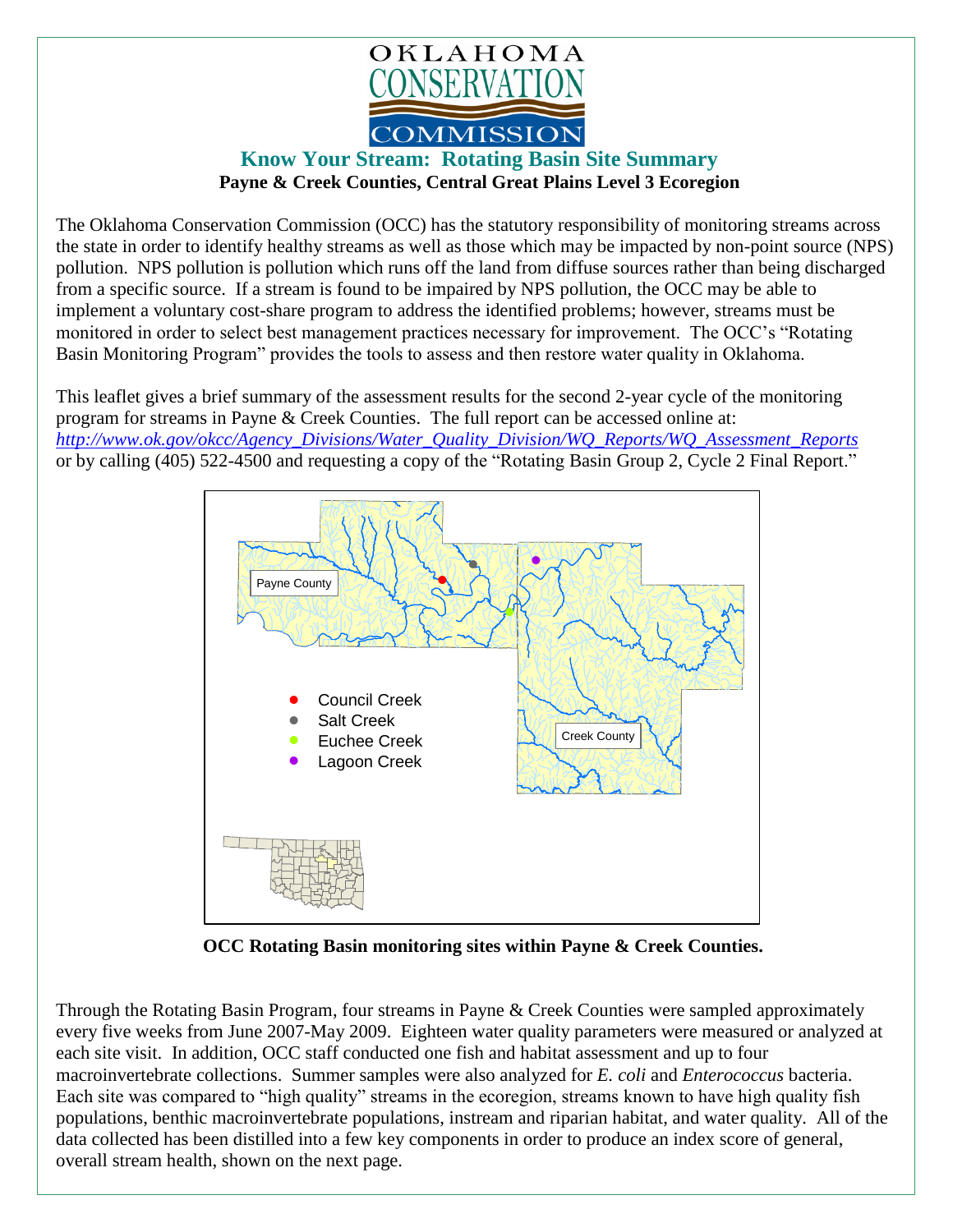**Summary of general stream health as determined by comparison to high quality streams in the Central Great Plains ecoregion and by assessment using Oklahoma State Water Quality Standards***†***.**

|                                                       | <b>Moderate</b>      |                     |                   |                      |
|-------------------------------------------------------|----------------------|---------------------|-------------------|----------------------|
| moderate<br>good<br>poor                              | <b>Council Creek</b> | <b>Lagoon Creek</b> | <b>Salt Creek</b> | <b>Euchee Creek</b>  |
| <b>Overall Stream Health</b>                          | 43                   | 43                  | 43                | 28                   |
| Phosphorus                                            | 5                    | 5                   | 5                 | 3                    |
| Nitrogen                                              | 5                    | 5                   | 5                 | 5                    |
| Ammonia                                               | 5                    | 5                   | 5                 | 5                    |
| Dissolved Oxygen                                      | 5                    | 5                   | 5                 | 5                    |
| pH                                                    | 5                    | 5                   | 5                 | 5                    |
| Turbidity                                             | 5                    | 5                   | 5                 | $-5$                 |
| Salts (chloride, sulfate, TDS)                        | 5                    | 5                   | 5                 | 5                    |
| Fish                                                  | 3                    | 3                   | 3                 | $\overline{3}$       |
| Macroinvertebrates                                    | 5                    | 5                   | 5                 | <b>Not Collected</b> |
| Instream/Riparian Habitat                             | 5                    | 5                   | 5                 | 5                    |
| Bacteria                                              | $-5$                 | $-5$                | $-5$              | $-5$                 |
| Scale of 1-5 with 5 being the best                    |                      |                     |                   |                      |
| 1=significantly worse than high quality sites<br>KEY: |                      |                     |                   |                      |
| 3=not as good as high quality sites but not impaired  |                      |                     |                   |                      |
| 5=equal to or better than high quality sites          |                      |                     |                   |                      |

-5=impaired by state standards

**Note: Most streams in Oklahoma are impaired by at least one type of bacteria.**

**Council Creek (OK620900-02-0050H):** This stream is listed as impaired by state standards for bacteria levels. The fish community was of slightly lower quality compared to high quality streams in the ecoregion.

**Lagoon Creek (OK620900-01-0180J):** This stream is listed as impaired by state standards for bacteria levels. The fish community is of slightly lower quality compared to high quality streams in the ecoregion.

**Salt Creek (OK620900-02-0020D):** This stream is listed as impaired by state standards for bacteria levels. The fish community is of slightly lower quality compared to high quality streams in the ecoregion.

**Euchee Creek (OK620900-01-02990D):** This stream is listed as impaired by state standards for elevated turbidity and bacteria levels. The phosphorus concentration was slightly elevated and the fish community was of slightly poorer quality than high quality streams in the area. Macroinvertebrate samples were not collected due to the drought.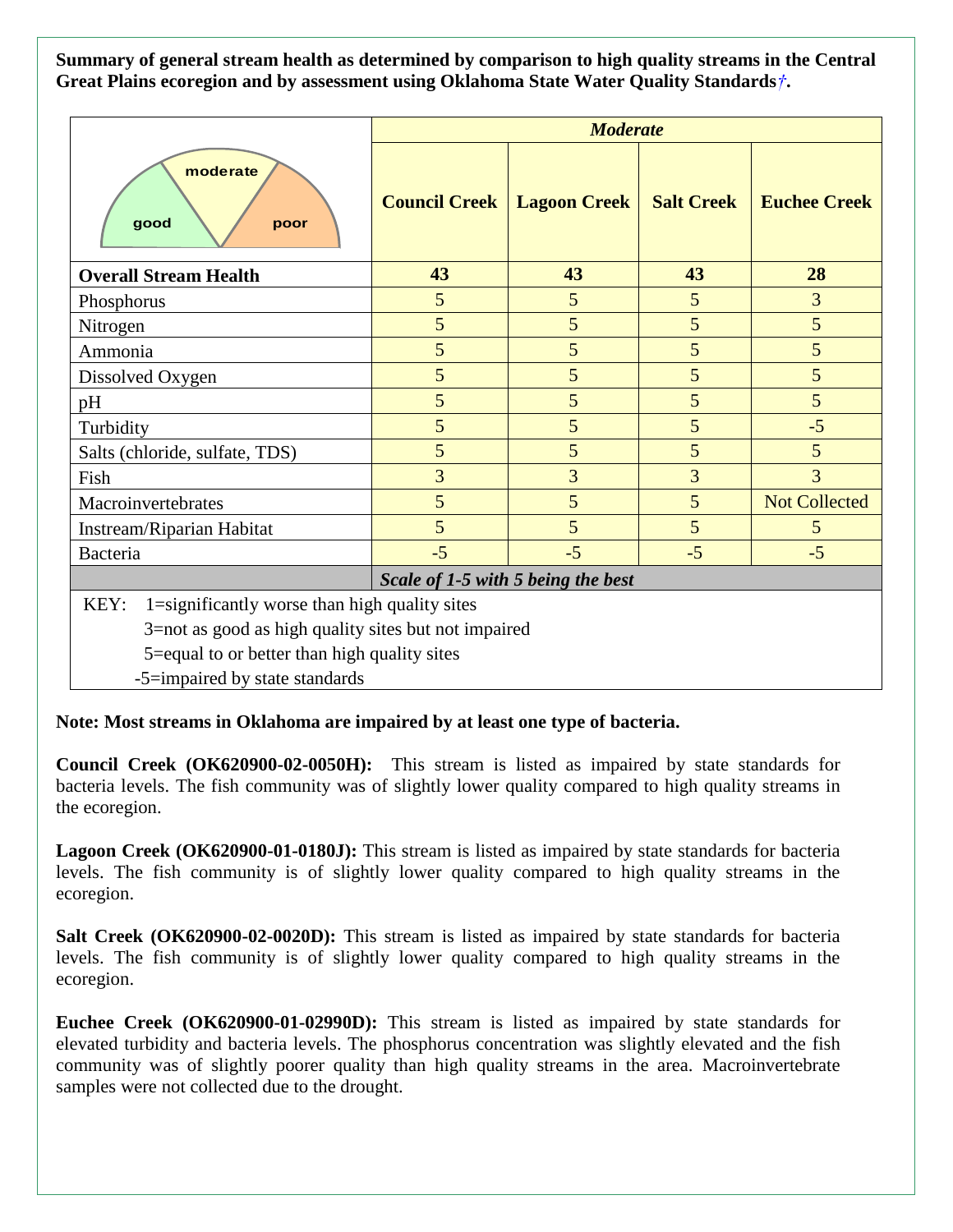*† The use of Oklahoma Water Quality Standards to assess streams and the 2010 results are described in the DEQ's 2010 Integrated Report, accessible online at: http://www.deq.state.ok.us/wqdnew/305b\_303d/2010\_integrated\_report\_entire\_document.pdf*